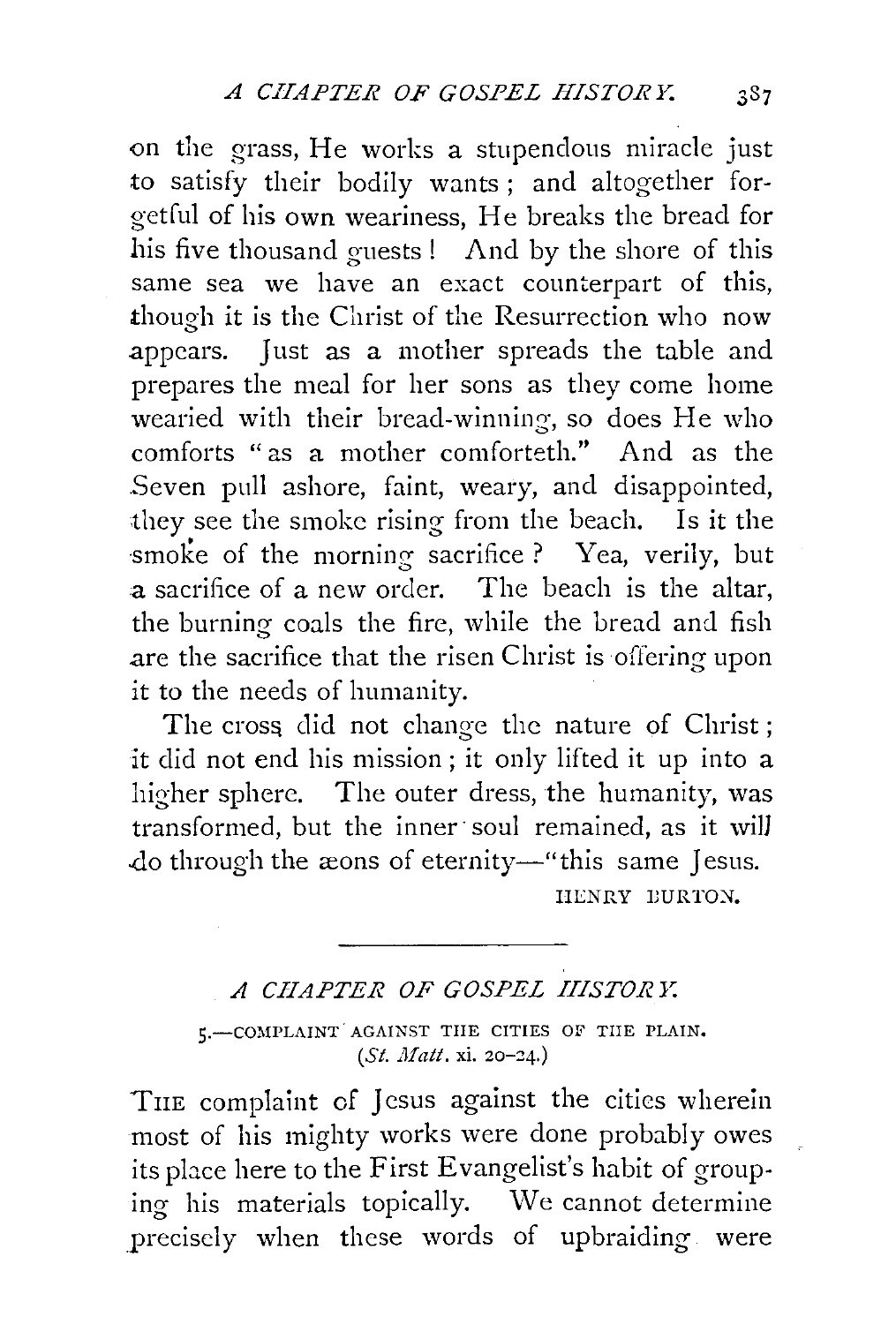spoken; for though the Third Evangelist also records them, $I$  he does not assist us to fix their proper historical place. Uncertainty as to this point, however, is of no great consequence. Matthew's topical arrangement is in this case very acceptable; for it brings together diverse judgments of our Lord upon the men of his time which are most profitably studied in one group. All that we need to know in reference . to the historical connections of the complaint is its relation to the Galilean crisis, whereof an account is given in the sixth chapter of John's Gospel. \Ve may assume with great confidence that Christ uttered the words we are about to comment on after that crisis had occurred. This seems plainly implied in what is said concerning Capernaum in verse *23.*  whichever of the various readings of that text we adopt. On this assumption the preliminary description we gave in our first paper of Christ's judgment on the towns by the lake was correct. The words before us contain " severe reflections on the fickleness and instability of quondam believers in the cities of the plain, who had seen his mighty works, and for a time followed Him as the Christ." This remark applies chiefly to the people of Capernaum, concerning whom we know most ; but we cannot err greatly in assuming that the people of the other towns named more or less resembled their neighbours in their attitude towards Jesus and in their general religious character. For practical purposes the foregoing statement might be taken as a sufficient: account of the remarkable utterance here recorded;. but there are some special points suggested by 'Luke x. 13-15.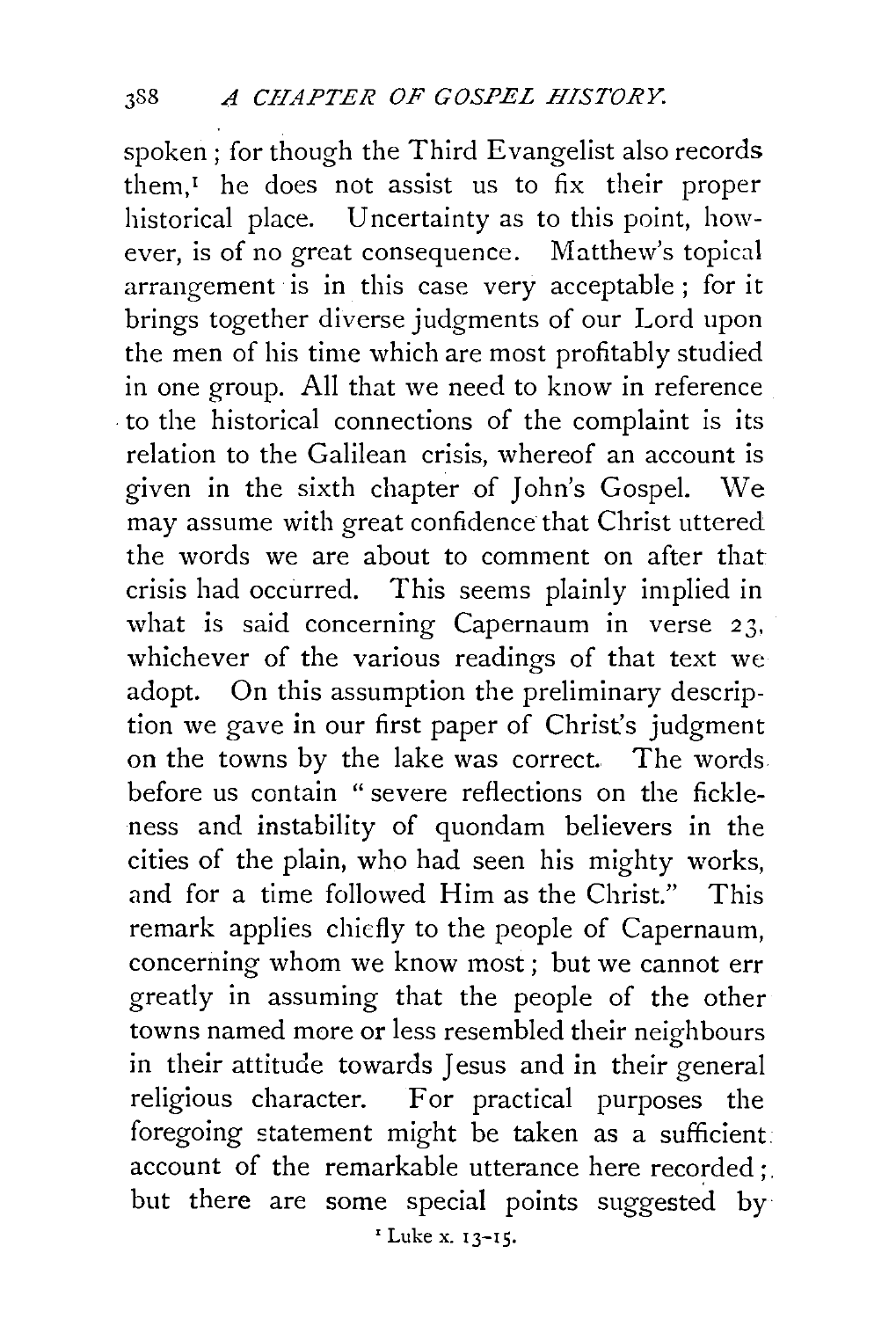a close inspection of the passage which it may not be without profit to consider a little more minutely.

r. The reference to Chorazin and Bethsaida as respectively the scene of many mighty works calls for a passing notice. It is curious to find recorded in two Gospels such a complaint as that made against these two towns, without any account of even so much as one of the mighty works on which the complaint was based. The fact suggests a variety of reflections-one very obvious one, which must occur to every mind, being the fragmentary character of the Gospel history. Here is Jesus complaining bitterly of certain towns where He had wrought many miracles, and doubtless preached the gospel of the kingdom; yet of all He said and did, not a single memorial remains-one of the towns complained of, Chorazin, being not even so much as mentioned again. How absurd, in presence of such a fact, to be sceptical regarding the historical character of narratives peculiar to the Fourth. Gospel, such as the raising of Lazarus, because, forsooth, they are not found in the Synoptical Gospels ; or to assert positively that the Synoptists knew of no visits to Jerusalem but the last, because they pass over **in** silence all previous visits, and the incidents connected therewith. Surely, **if** the first three Evangelists give us but a very fragmentary account even of the *Galilean* ministry, their chosen theme, we need not wonder that they entirely omit the *Jerusalem* ministry, with the exception of its closing scenes. That there was such a ministry even their records prove, and prove in the same way as they prove the ministry in Chorazin and Beth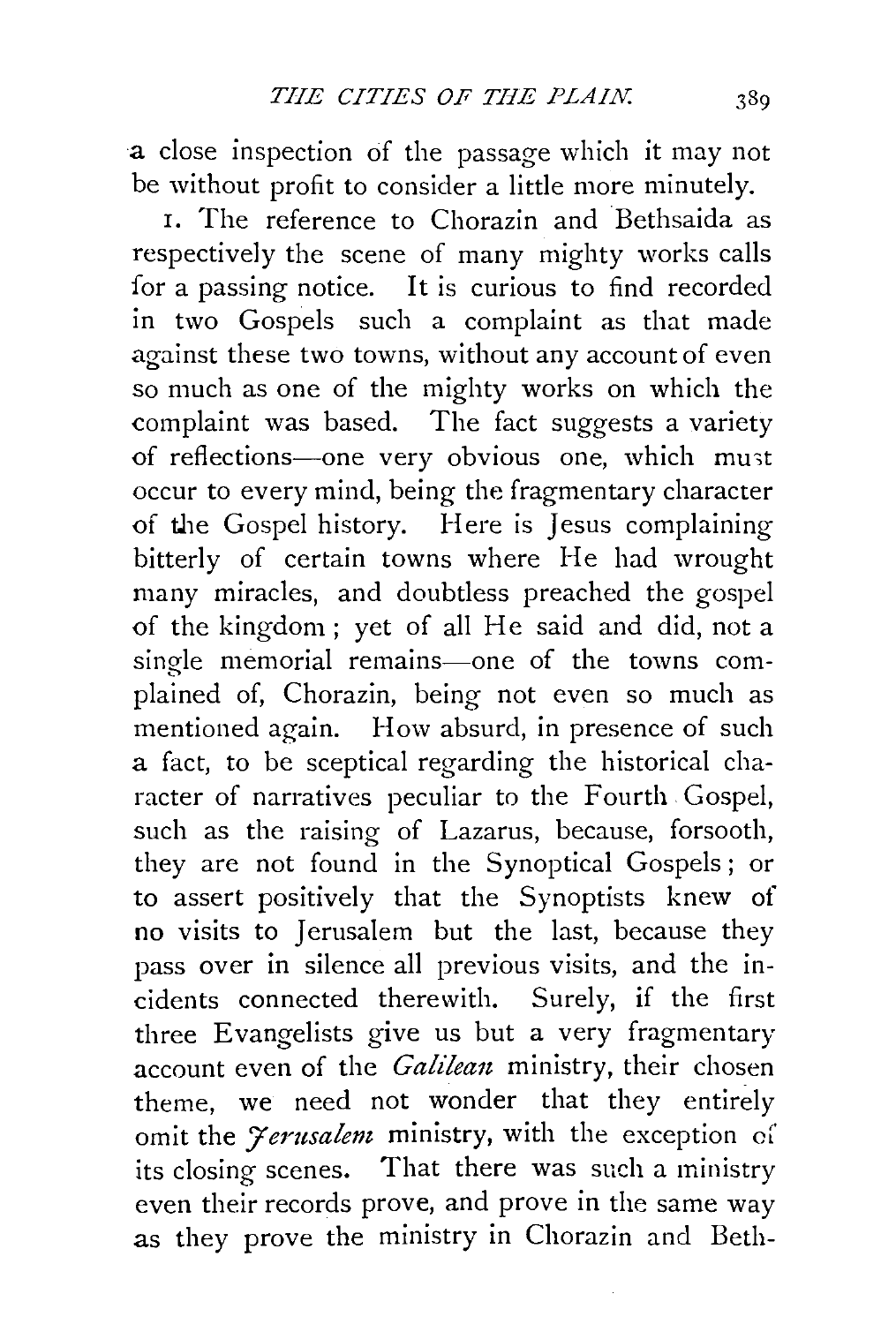saida; viz., by preserving a saying of Jesus relatingthereto, a saying, moreover, like the one now under consideration, of the nature of a complaint. "Woe unto thee, Chorazin! woe unto thee, Bethsaida ! if the mighty works which were done in you had been done in Tyre and Sidon, they would have repented." " O Jerusalem, Jerusalem ! how often would I have gathered thy children together, even as a hen gathereth her chickens under her wings, and ve would not ! '' r

2. A second point worthy of note in this passage is the precise nature of the complaint which our Lord is represented as making against the cities of the plain. It is that "they repented not." We should rather have expected it to have been that they believed not, or that they did not receive the kingdom as they ought to have done ; for whereas the Baptist's great word was *Repent*, Christ's great word, on the other hand, was *Believe;* the difference being not accidental but characteristic, answering to the two eras to which the two great ones belonged respectively-the era of law and the era of grace-and to their respective ways of conceiving the kingdom: the Baptist conceiving of admission to the kingdom as the reward of obedience to the commandments, Jesus conceiving of the kingdom as a gift of grace to be conferred on all who were simply willing to receive it. We might evade the difficulty by ascribing the legal style of expression to the Evangelist rather than to Christ, regarding it simply as a convenient

<sup>&#</sup>x27;Matt. xxiii. 37. On the reflection suggested in the text, see Bleek's "Introduction to the New Testament," vol. i. p.  $287$ , Clarke's translation.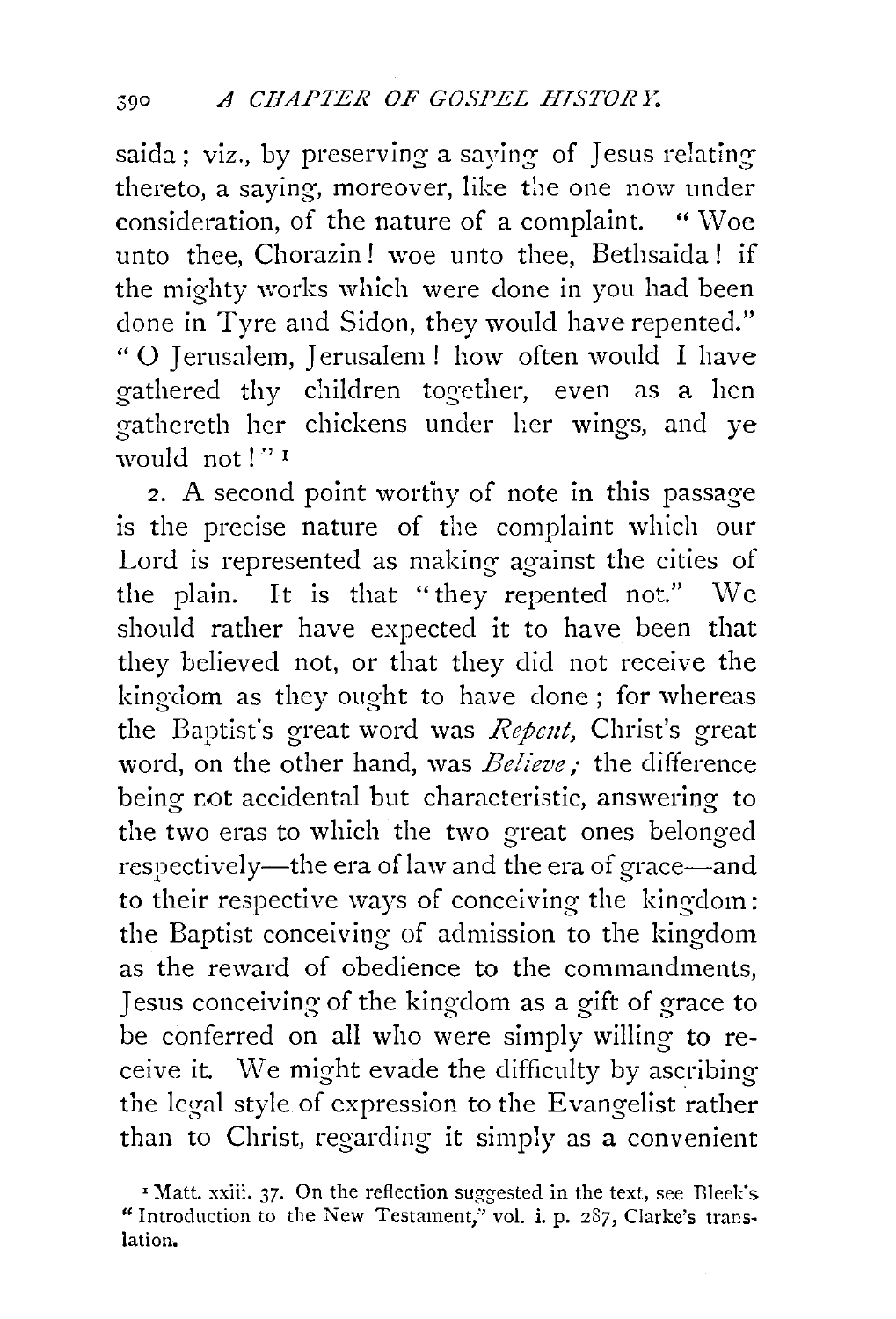phrase by which the narrator seeks to convey a general notion of the offence complained of, a phrase probably suggested by the use of the verb "repent" by Jesus Himself in speaking of Tyre and Sidon. But while this may be true as a matter of fact, we cannot go the length of saying that Christ could not or would .not have used such language to characterize the sin of the people living by the lake ; for we do not find that He eschewed the word repentance absolutely, though He certainly more frequently spoke of faith, and summoned men to believe when John would have summoned them to repent. According to the Second Evangelist, He began his ministry with a message calling men both to repentance and to faith. " The time is fulfilled, and the kingdom is at hand; repent. ye and believe the good tidings." 1 Instead of throwing the responsibility for the expression, "They repented not," on the Evangelists, it is more satisfactory to try to form a right idea of what such a complaint would mean in case it were made by Christ Himself. We offer the following observations with this view.

The word  $\mu$ <sub>e</sub> $\tau$ avota denotes a change of mind, and the change may either be radical, in reference to the chief end or aim of life, or in detail, in regard to this or that department of life. When Christ called men to repentance, He assumed that they were neglecting their chief end, and were living for subordinate, if not for intrinsically evil, ends as chief ends ; and his call was essentially a summons to reconsider

<sup>1</sup> Mark i. 15; comp. Luke xiii. 3-5. In Matt. ix. 13 the reading  $\epsilon$ *iς μετάνοιαν* is rejected by critics as a gloss. The original form of the saying was, "I came not to call the righteous, but sinners."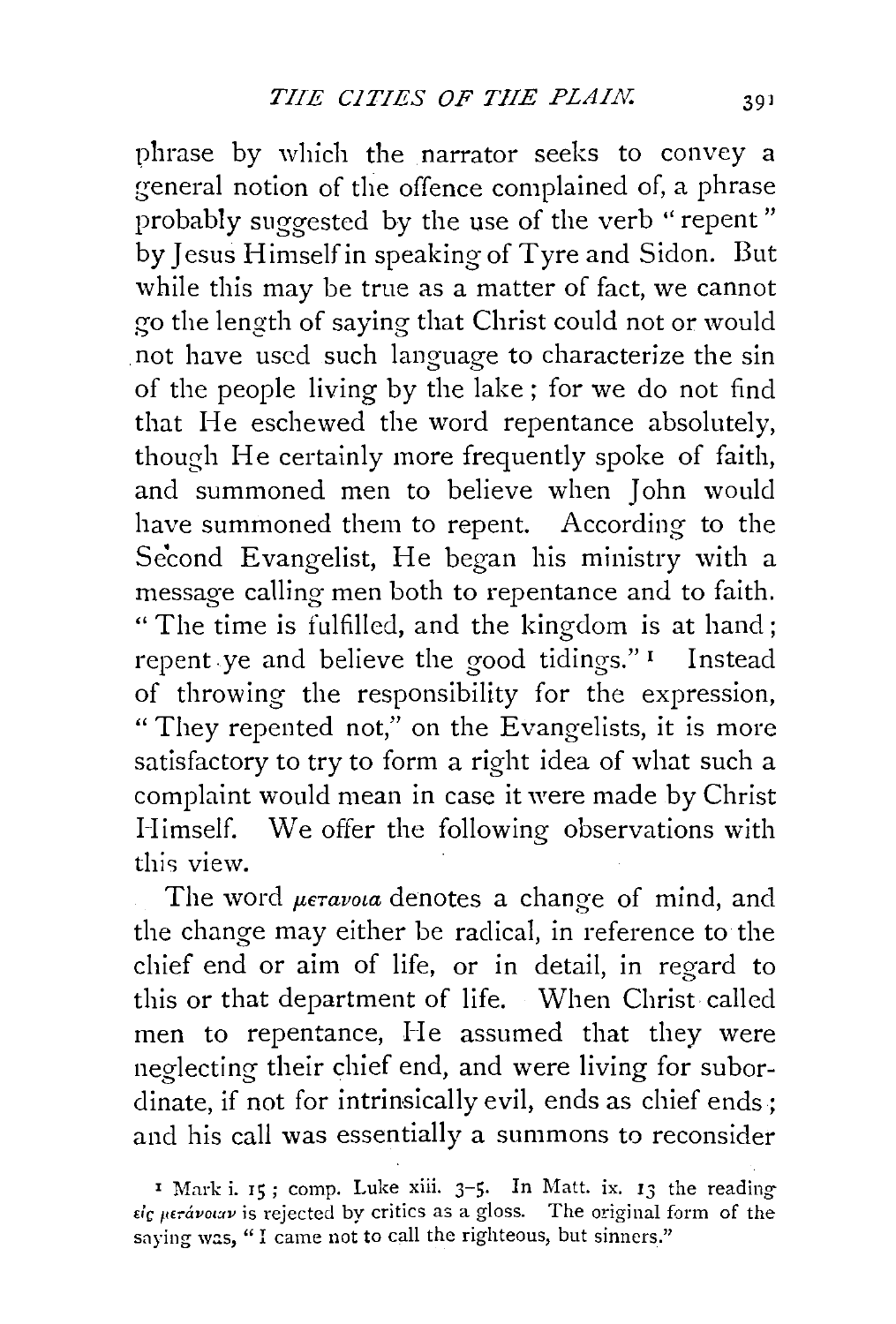the great question of the chief end and chief good of life, with a view to a radical change of mind thereanent. The call implied on his part a definite conviction as to what the chief erid and chief good of man was; and if we ask what his idea was, the records of his teaching leave us in no doubt as to that point. In the Sermon on the Mount Jesus said to his hearers, " Seek ye first the kingdom of God and his righteousness," or, according to another reading, "the righteousness and kingdom of your Father." Therefore his exhortations to repentance did not signify merely, Alter your ways wherever they are amiss; for, behold, the kingdom is at hand ; but more definitely and precisely, Make the kingdom now at hand your *summum bonum* and first concern, in place of the things which heretofore have principally engrossed your attention. The former vaguer meaning corresponds more nearly to the sense in which the Baptist called men to repentance. His call signified, The King and the kingdom are near; I, as forerunner, announce to you their approach; set about mending your manners, that ye may be able to give them a worthy entertainment on their arrival. It was like a summons to the population of a great city, to which a monarch is about to make a royal visit, to have all nuisances removed, and to put on holiday attire, and to turn out into the street by way of demonstrating their reverence and loyalty. But when the King Himself came, his call to repentance did not mean, Put this or the other detail right ; correct this or that bad habit. It was rather a summons to a radical change of mind, consisting precisely in this -a recognition of the kingdom as the most import-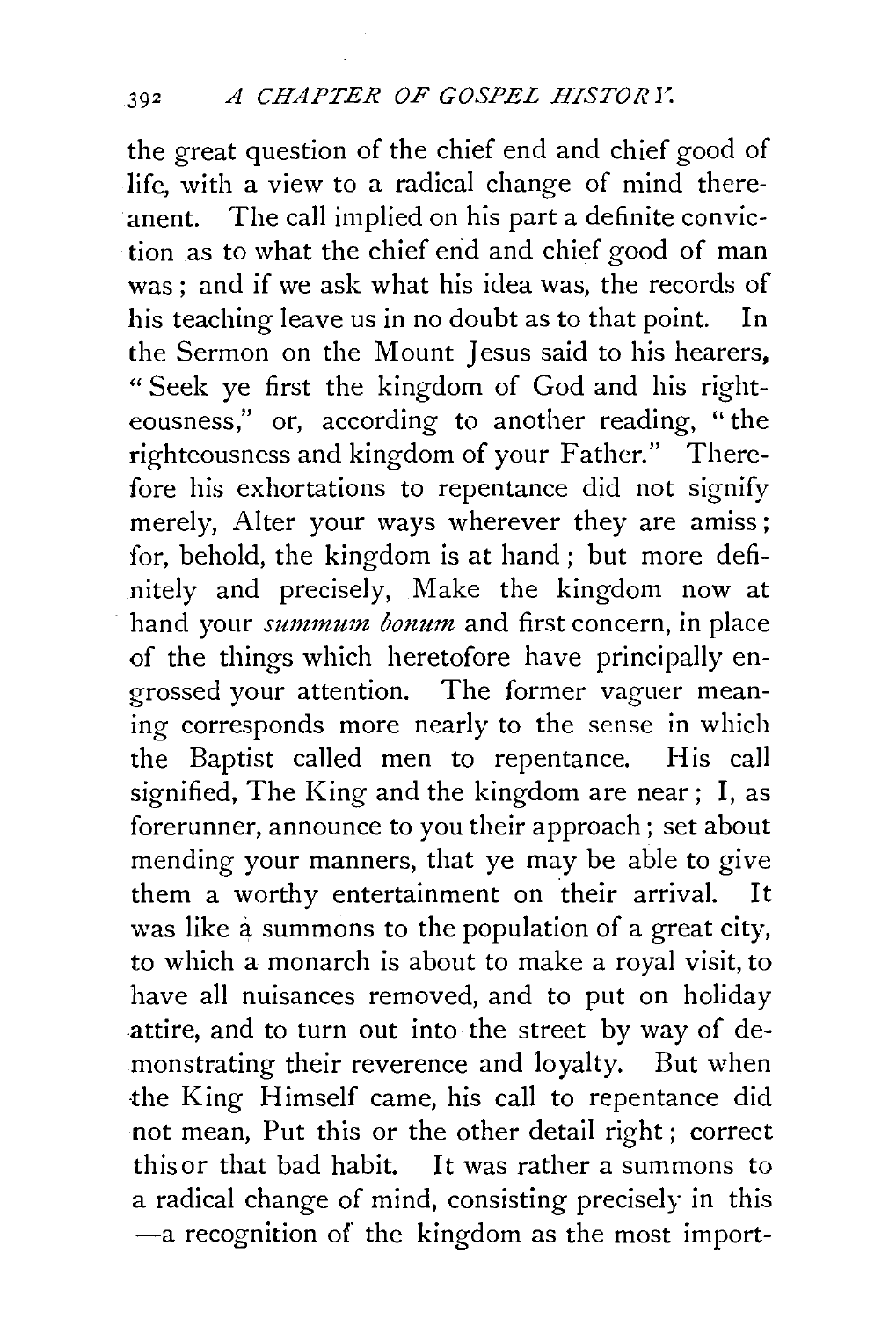ant matter that could engage their attention. Thus understood, Christ's call to repentance was simply the indication of an indispensable condition of citizenship arising out of the nature of the case. If the kingdom of God be the *summum bonum*, the highest conceivable object of human hope, and so Christ represented it, $<sup>I</sup>$  and hence He called the proclamation</sup> of its advent a gospel, then it ought to be treated as such ; and if men have not hitherto done that, to ask them to do it is, in other words, to summon them to repentance. But it is equally and at the same moment to summon men to faith. For faith meant. just making the kingdom, as the Father's best gift, welcome, and he who did that, *ipso facto* repented of having made anything else his chief good and chief ·end. Hence we understand why Jesus said so much less about repentance than about faith. Faith, receptivity, is the proper state of mind in reference to .a gift, boon, or gospel. Repentance is of course required, but it is involved in faith, and does not need, therefore, to be insisted on much as a separate .and independent factor. It was otherwise in the .case of the Baptist. He did require to insist on repentance, because he conceived of the kingdom not as a gift, but as a demand, and the proclamation of its coming by him was not *good* news but *awful*  news, and the mental attitude required by such a proclamation was not receptivity, but fear and trembling, and penitential self-humiliation.

We can now see what the complaint against the

<sup>&</sup>lt;sup>1</sup> Mark i. 15. "The kingdom of God is nigh; repent and believe in 1the good news,'' viz., that the kingdom is nigh. *Vide* also Luke viii. I : " Shewing the glad tidings of the kingdom of God," ευαγγελιζύμενος την *,,BarnXEiav roil ewv.*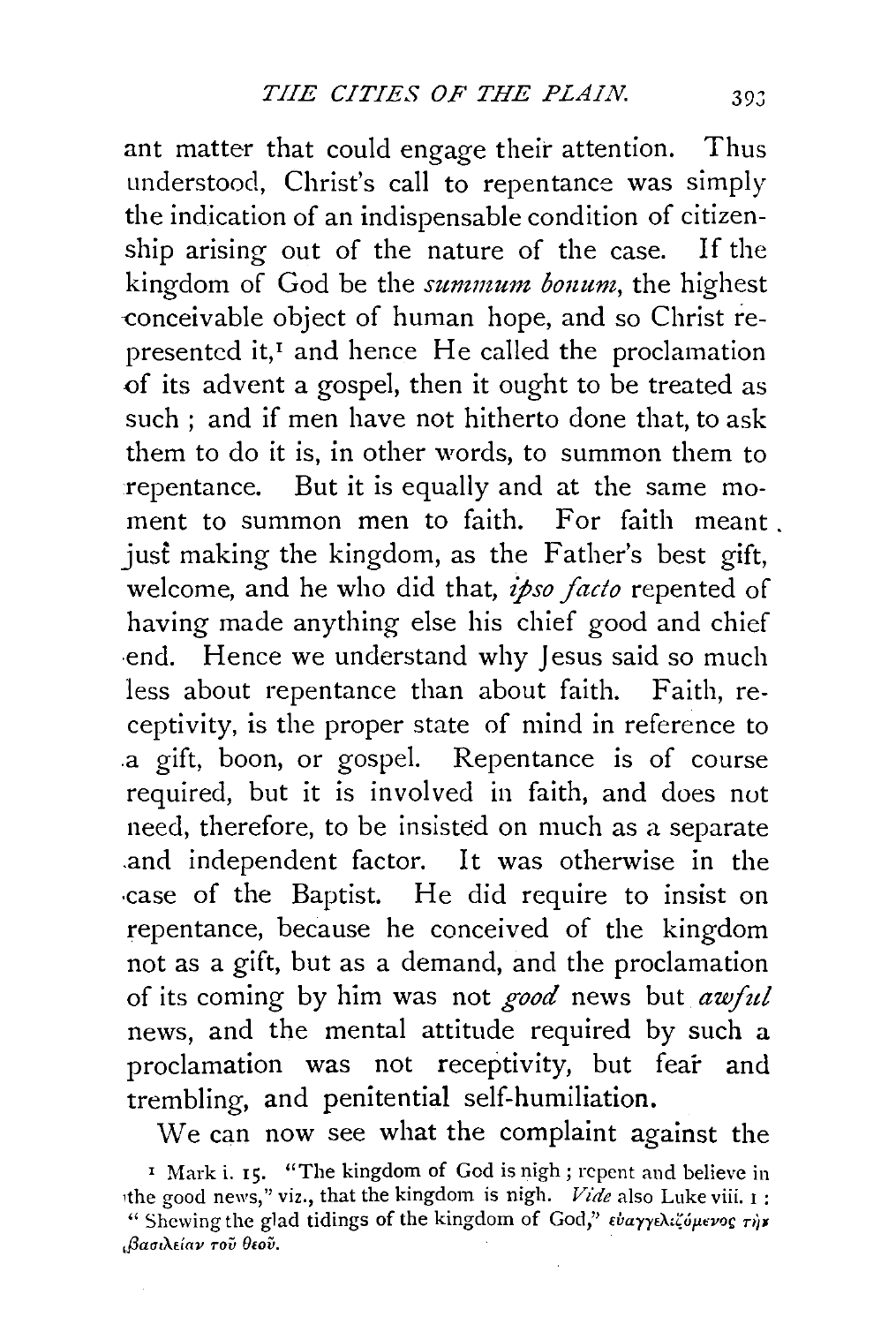cities of the plain-that they repented not-if made by Jesus, must have meant. It did not imply that they were guilty of the sensual vices of Sodom and Gomorrah, Tyre and Sidon, for it is evident that these cities are referred to as the *sze plus ultra* of wickedness, in comparison with which the people of the towns by the lake might deem themselves most exemplary. It need not have meant anything more or anything worse than that they did not give the kingdom of heaven that place in their hearts which was due to it-did not welcome it as the *summum bonum* and chief end of man. They had no doubt been very much interested in the "mighty works," and had run after the Worker with eager curiosity and ardent admiration. Still, they remained what they had been before, greatly more concerned about food and raiment than about the kingdom in the true idea thereof. *In the true idea thereof*; for they had been greatly interested in *a* kingdom, the creature of their carnal worldly imagination, and had been enthusiastic about Christ so long as they fancied He was going to set up such a kingdom, and were even bent on *storming* the kingdom of heaven in the objectionable sense of establishing a secular kingdom and calling it the kingdom of heaven;<sup> $I$ </sup> but when they found out their mistake, and learned that Christ had no such intention as they hoped, they lost all interest in Him and his movements, and turned away from Him in disgust. *In short, the state of matters there was just such as is depicted in the sixth chapter of* 

' Dr. Reynolds, in his instructive work on John the Baptist, thinks. it was stonners of this sort Jesus had in view when He uttered the words recorded in verse 12. *Vide* p. 429 of that work.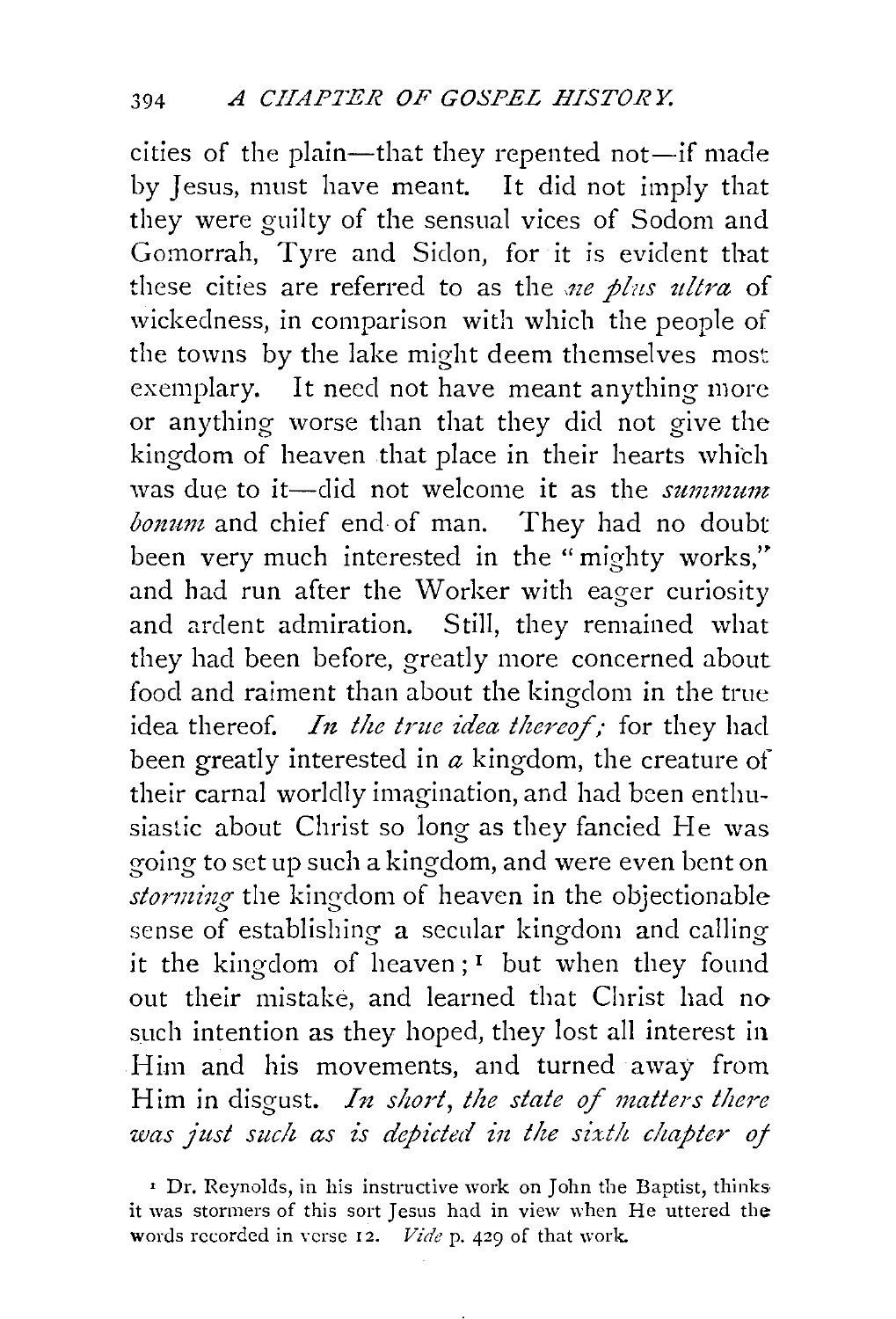*./o/m's Gospel,* where Jesus is represented as saying to his admirers who followed Him from the wilderness to Capernaum : "Ye seek me, not because ye saw the signs, but because ye did eat of the loaves and were filled ; " and addressing to them an exhortation which amounted to a call to repentance : " Busy not yourselves about the food which perisheth, but about the food which endureth unto everlasting  $l$ ife $"$ <sup>1</sup>

3· The main interest, and also the chief difficulty, of the passage we are now studying, lies in what Jesus said concerning *Capenzaum.* There is a difficulty first as to the correct reading, some MSS., instead of the reading in the T. R. rendered in our Englisli Testament "which art exalted unto heaven," giving a reading whose meaning in English is, "shalt thou be exalted to heaven?"<sup>2</sup> Modern critical editors generally prefer the latter reading, so that in their view what Christ said was, "And thou, Capernaum, shalt thou be exalted to heaven? (nay, rather) thou shalt be cast down to hades." Whichever of the two readings we prefer, the main fact of the case remains pretty much the same. Both versions of Christ's saying imply that Capcrnaum had undergone a very remarkable experience, presenting to view a striking contrast; first a great elevation or . excitement of the religious feelings; then a marked and melancholy lapse into indifference. The only difference is that, if we take the received text, Christ made a categorical statement to the effect that Capernaum had undergone an exaltation, as it were,  $\frac{1}{\sqrt{2}}$  John vi. 26, 27.

**2** T. R. has  $\hat{\eta}$  las olyavov  $\hat{v}\psi$ w*celoa*. The other reading is  $\mu\hat{\eta}$  lwg. *ovparov v* $\psi$ ωθήση. So also in Luke.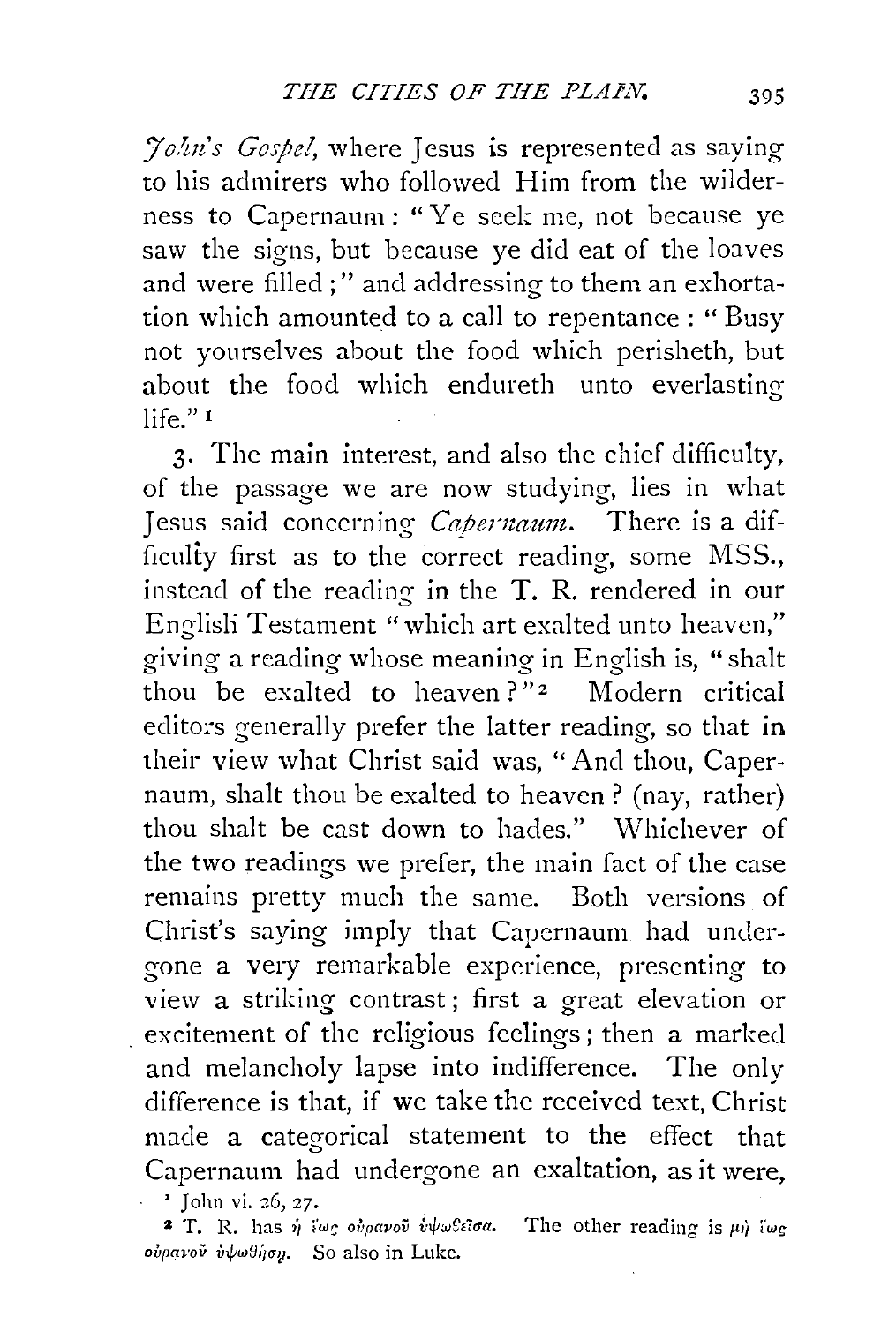into heaven, in thought and feeling, in a temporary enthusiasm about the kingdom, and about Himself, the King; whereas, in the other· reading, his words contain only an implied reference to a state of spiritual fervour, which, had it continued, would have led its subjects to heaven. The received text seems at first view the more natural ; but perhaps if all the facts were known the feeling of strangeness connected with the other form of the saying would pass away. For example, what if in the question, "Shalt thou be exalted to heaven?" there be an allusion to a thought cherished and even expressed by the men of Capernaum in the time of their fervour, when the now neglected and forgotten One was popular with them, the idol of the hour in whose light they rejoiced? The kingdom of heaven is coming in its glory; Jesus of Nazareth is to be its king. He lives among us, He loves us, He has selected our town as his home; Capernaum is highly favoured already by the presence of the Great Prophet and Miracle \Vorker, and ere long it will be still more highly favoured. Low though it lies at the foot of these hills on the shore .of the lake, it will be exalted to the position of metropolis in the new kingdom, holding the same place therein that Jerusalem occupied in the ancient kingdom of Israel. Yes, we shall be exalted even to heaven, as the city of the great King who has come to fcund the kingdom of heaven. Does this seem too wild a thought ? Is it wilder than the *deed* ascribed to these same men by the Fourth Evangelist,<sup>1</sup> when he represents them as purposing to take Jesus by force to make Him a king? And if it seem ques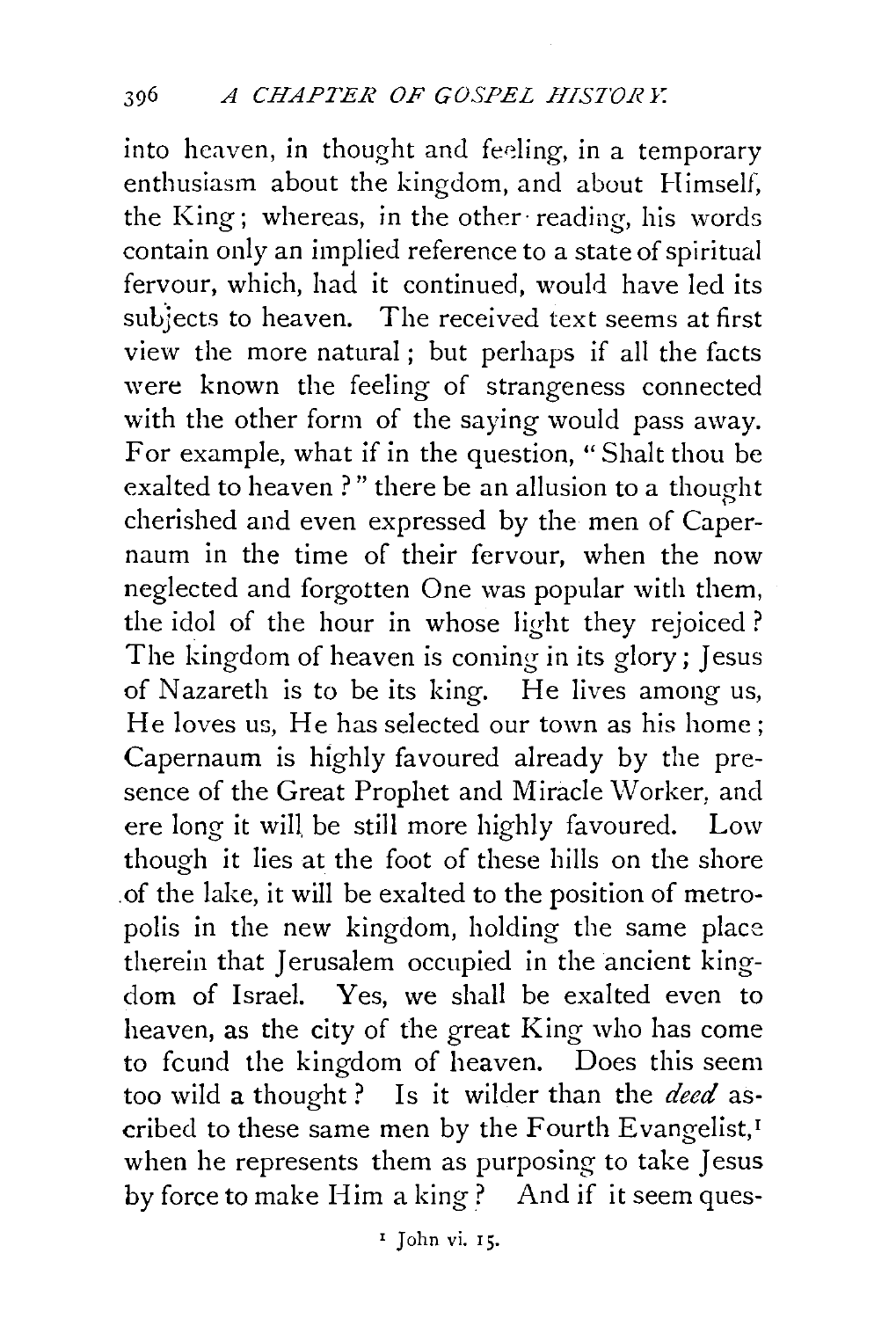tionable whether Christ could thus go back upon a past idle dream of quondam disciples now turned apostates, in order to treat it with solemn irony, we can point to an instance of a somewhat similar procedure, in the manner in which He treated the guest who uttered the sentimental reflection, "Blessed is he that shall eat bread in the kingdom of God." <sup>I</sup> Immediately after the guest had delivered himself of that pious commonplace, Jesus proceeded to speak the parable concerning a feast to which many were bidden, and which all the first invited excused themselves from attending; the connection of thought being: Say you so? Let me tell you what most men think of the kingdom of God and the bread which it supplies. The sentimental guest flattered himself that he appreciated the good things of the kingdom; and Christ, knowing how apt men are to deceive themselves in such matters, went on to shew him how little reliance could be placed on the interest in things divine which he and others took credit for. And that sentimental guest was in his spiritual state very like the men of Capernaum. They, too, thought and said: How blessed to eat bread in the kingdom of God ; and prayed : " Lord, evermore give us this bread;" .but when they understood that the bread of the kingdom consisted in the words of eternal life, " they went back and walked no more with him." If the men of Capernaum, flattering themselves that they sought the kingdom of God with all their heart, said, "We be, or we are about to. be, exalted to heaven, happy people we," how natural that when events had shewn the hollowness of their·

 $^1$  Luke xiv. 15.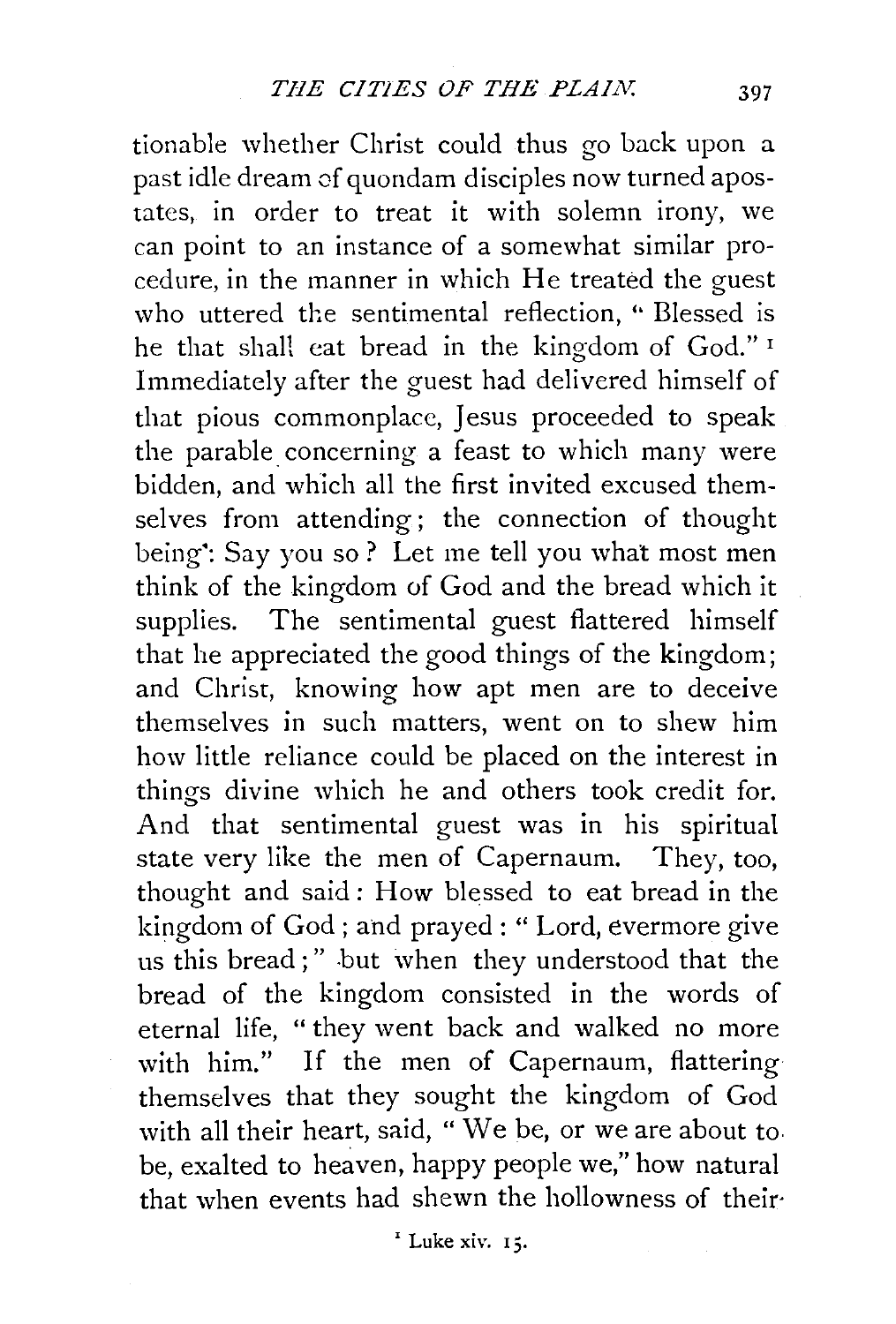zeal, Jesus should say: " To be exalted to heavenwas that the object of your hope and ambition ? Dehold, ye shall be cast down to hades."

4· But was not that an awful thing to say, even of apostates ? It was ; and naturalistic writers on the Gospel history, who cannot believe in a miracle physical or moral, and therefore not in a sinless Jesus, can easily make plausible use of these woes and denunciations to establish against the Holy One a charge of passionateness and hardness or inhuman severity.<sup>1</sup> Some who may be able to bear the stern Philippic against Pharisaism recorded in Matthew xxiii. may be scandalized by the extreme bitterness of these woes against the cities of the plain, and ask, Was it not inhuman thus to denounce poor ignorant villagers for an instability in religious affection which is all too common a fault of frail human nature? But before rushing to such a conclusion, one would neccl not only to read the words, but to hear the tones in which they were spoken. We know with what heart-melting accents of pity the lament over Jerusalem was uttered. What the objective import of those woes on the cities of the plain may be we presume not to determine, but of this we are sure: they are not more awful than the words of doom pronounced upon the holy city: " Dehold, your house is left unto you desolate!" Yet Jesus wept when He uttered this fate-fraught sentence; and is it too much to assume that the *woes* were spoken with the

r Keim *(Geschichte Jesu,* iii. 649) charges Jesus with these faults of temper, quoting in proof of passionateness the invectives against the Pharisees, and in proof of hardness his bearing towards his mother (John ii.), towards John the Baptist (Matt. xi.), and towards the Syrophenician woman (Matt. xv. 21).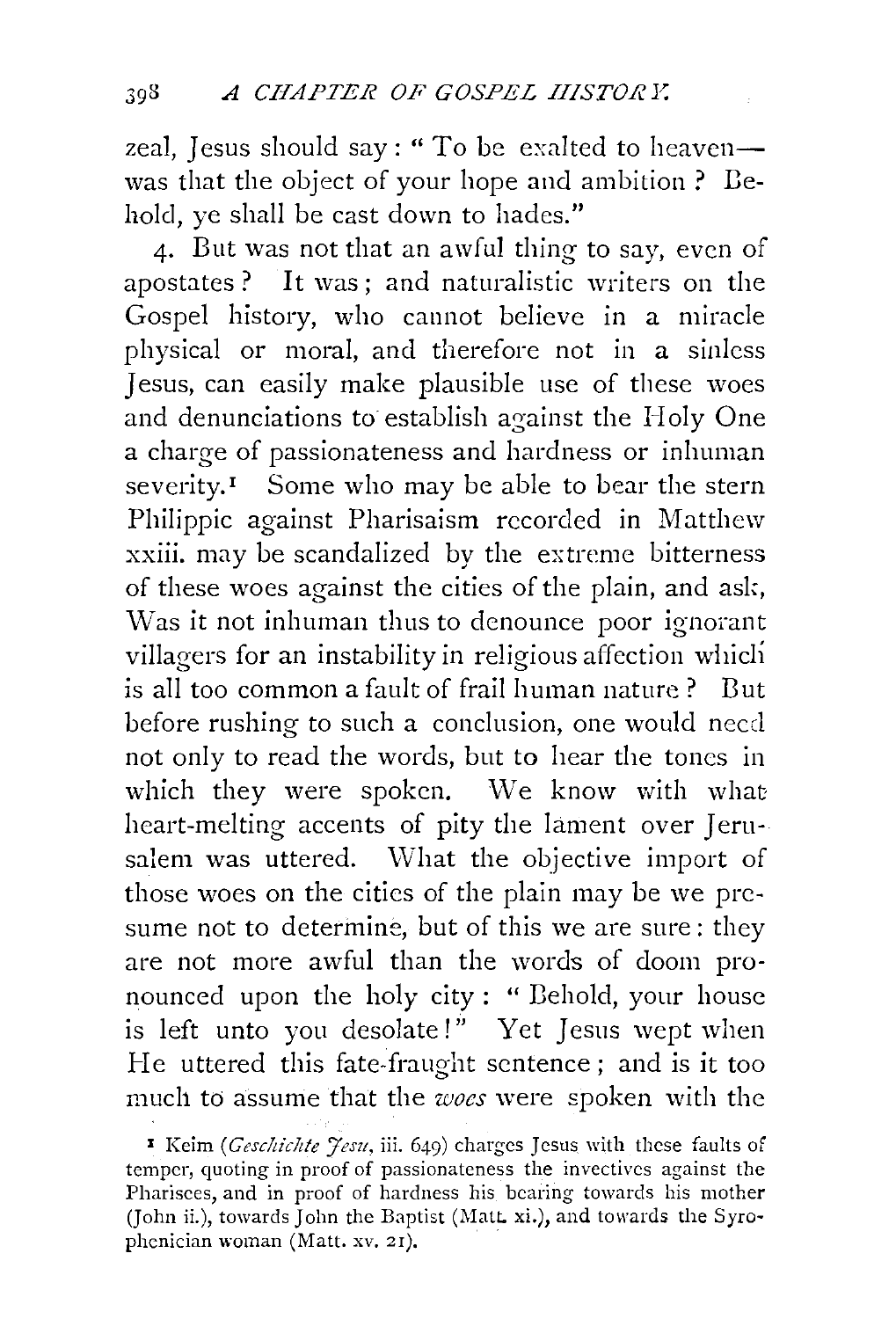same infinite sadness of a heart filled with divine love that would have saved, and with divine pity over those who would not be saved? What difficulty is there in believing that Jesus, on some unknown occasion, stood on the heights above the lake of Gennesaret, and looking down on the scenes of his recent ministry, felt just as He afterwards felt when, from the summit of Mount Olivet, He looked down on the Holy City ?

But why then, is it asked, those comparisons between the cities of the plain and the cities of the Dead Sea and of the Mediterranean coast? Why, we reply, those comparisons at another time between the men of Nineveh and the men of that generation?<sup>I</sup> The purpose of all these comparisons was not deliberately and in cold blood to enhance the guilt of the persons complained of, but to express the grief and vexation and keen disappointment of patriotic love. It gave the Saviour no pleasure to speak such words. Fidelity to his vocation as a prophet required Him to speak the word of doom, but the word of the Lord was a heavy burden to his spirit. Fidelity, we say, required Christ to utter these woes, just as at other times fidelity required Him to hold up to reprobation the vices of hypocrisy, pride, and tyranny, characteristic of Pharisaism. For He was the Incarnation of Truth as well as of Grace; and it *is true* that apostasy is a damnable sin, and sinks those guilty of it into lowest depths of depravity and wretchedness. All prophets and apostles agree

 $1 A$  similar comparison occurs in Matt. x. 15, "It shall be more tolerable for the land of Sodom and Gomorrah, in the day of judgment, than for that city." The repetition of such phrases suggests the idea of a proverbial usage.